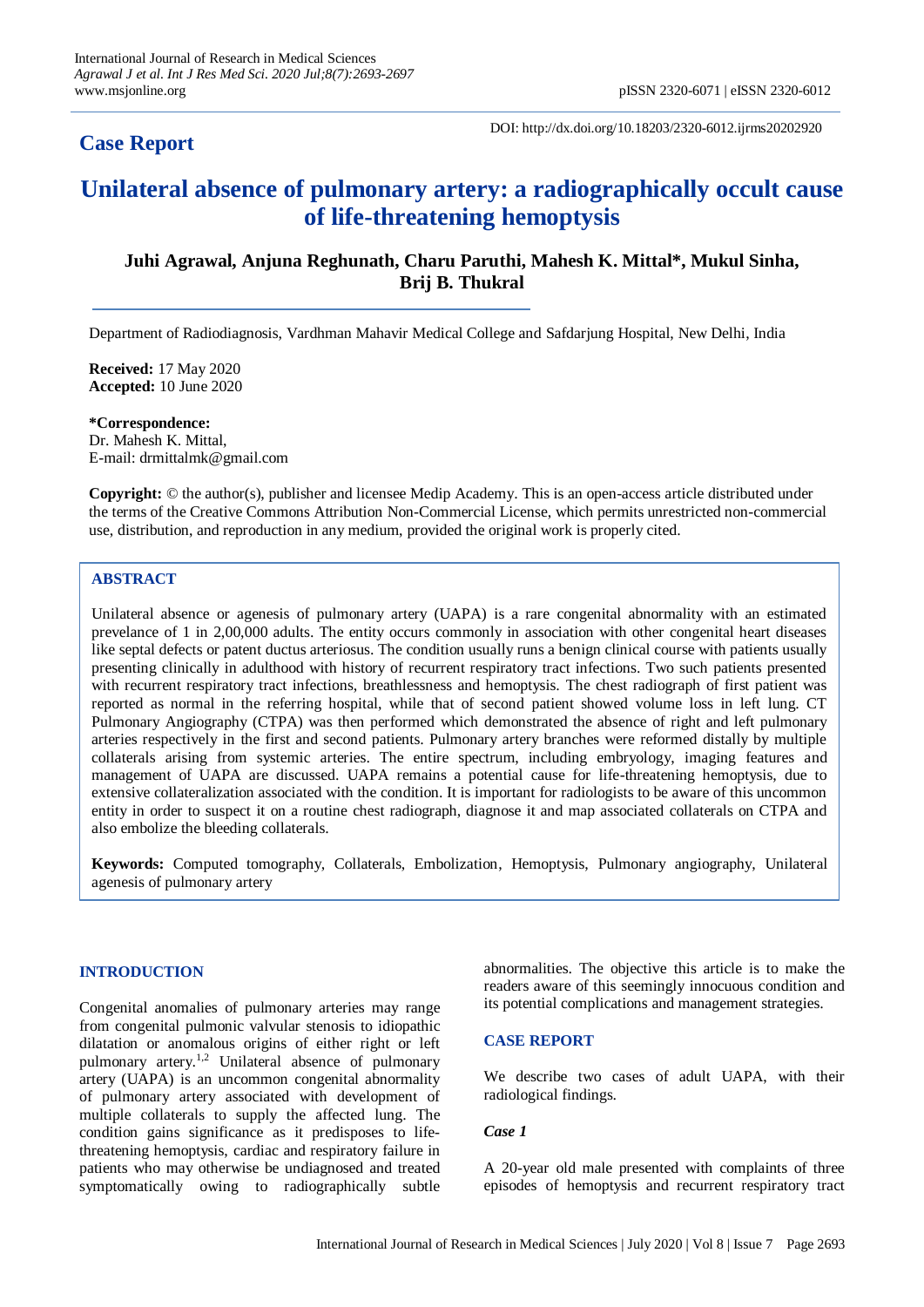infections since childhood. Physical examination revealed right parasternal heaves and loud P2 sounds, suggesting pulmonary hypertension. His chest radiograph was reported as normal from the referring hospital. 2D echocardiography performed by the cardiologist revealed pulmonary arterial hypertension with moderate tricuspid regurgitation and was referred to our department for a detailed CT Pulmonary Angiography (CTPA) evaluation. On evaluation of chest radiograph, subtle features of volume loss on right side with ipsilateral tracheal deviation and mildly elevated hemidiaphragm were visualized. Mild oligemia was seen in right lung field. Right hilum appeared small with no definite identifiable right pulmonary artery (Figure 1).



**Figure 1: Chest radiograph PA view of the patient showing mild volume loss in right hemithorax with ipsilateral tracheal shift and right hemidiaphragm elevation. Right hilum appears small with non visualisation of right descending pulmonary artery. Subtle difference in the vasculature of two lung fields is observed.**

CTPA demonstrated the absence of right pulmonary artery from its origin with marked dilatation of main and left pulmonary artery (Figure 2).



**Figure 2: Axial CT Pulmonary angiography depicting absent right pulmonary artery with markedly dilated main and left pulmonary arteries. Multiple collaterals including MAPCAs are seen occupying the region of right pulmonary artery at right hilum.**



**Figure 3: Coronal reconstructions of MIP images of CT Pulmonary angiography illustrate various collateral channels which had opened up to supply right lung as follows: (a) prominent right internal mammary artery; (b) right sided posterior intercostal arteries; (c) enlarged right bronchial artery (long arrow); (d) right inferior phrenic artery (short arrow).**



**Figure 4: Coronal reconstruction of CTPA (a) revealing asymmetrical lung fields with subtle signs of volume loss on right side in the form of ipsilateral tracheal shift and right hemidiaphragm elevation; MIP images (b) clearly demonstrate the significant decrease in the size of vessels in right lung field along with focal area of 'pseudofibrosis' in apical zone (short arrow) resulting from transpleural collaterals. Subdiaphragmatic collaterals are also seen in the image (long arrow); axial section of lung window (c) reveals mosaic attenuation in both lung parenchyma.**

Distal reformation of right pulmonary artery branches through collaterals from bronchial arteries, major aortopulmonary collateral arteries (MAPCAs), intercostal arteries, internal mammary, right subclavian, left gastric, and right inferior phrenic arteries was observed (Figure 3). Some collaterals were seen communicating across the pleura (transpleural collaterals) in right lung apex, giving a 'pseudofibrosis' appearance (Figure 4). Lung field appeared mildly asymmetrical with right lung being smaller than the left, with right-sided tracheal and mediastinal shift and elevation of right hemidiaphragm. Diffuse mosaic attenuation was seen in bilateral lung fields (Figure 4c).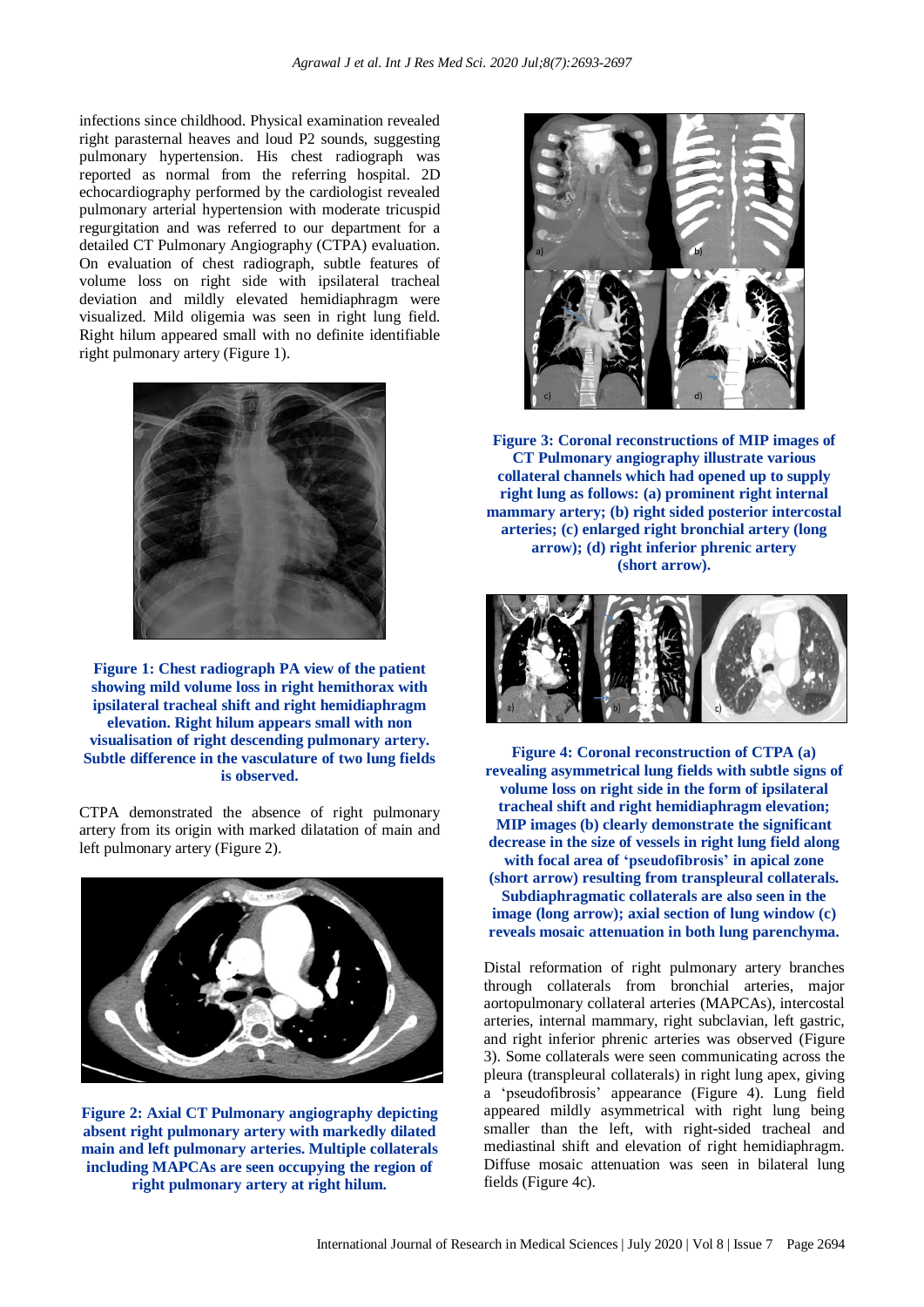In addition, signs of tricuspid regurgitation including right atrial dilatation with reflux of contrast in inferior vena cava and hepatic veins in arterial phase and right ventricular hypertrophy were observed (Figure 5). The patient also had associated patent ductus arteriosus and pectus carinatum (Figure 6). The patient then underwent elective embolization of bronchial and collateral arteries for management of hemoptysis at another centre.



**Figure 5: Axial CTPA images demonstrate indirect signs of pulmonary hypertension in the form of right ventricular hypertrophy (a) and functional tricuspid regurgitation depicted by enlarged right atrium (thin arrow) and contrast filling of hepatic veins (thick arrows) (b) and IVC (arrow) in arterial phase.**



**Figure 6: Sagittal reformat of CTPA (a) revealing patent ductus arteriosus (blue arrow). Note the pectus carinatum abnormality on bone window (b), attributable to long standing pulmonary hypertension.**

#### *Case 2*

A 36-year old male patient presented with complaints of dyspnea since 3 years and recurrent respiratory infections since childhood. One episode of hemoptysis was also present two days before presenting to the department. Physical examination findings were not significant.

Chest radiograph (Figure 7) of the patient demonstrated moderate volume loss in left lung field with ipsilateral deviation of mediastinum and elevated left hemidiaphragm. Areas of cystic bronchiectasis were seen in left lung. Compensatory hyperinflation of right lung was noted with herniation of right lung across midline to the left. Left hilum appeared small with no definitely identifiable shadow of left pulmonary artery. Aortic knuckle was not seen on left side with a shadow of aortic knuckle and descending thoracic aorta on right side.



**Figure 7: Chest radiograph of volume loss in left lung with compensatory hyperinflation of right lung, mediastinal shift towards left side, aortic knuckle and descending thoracic aorta on right side. Multiple cystic radiolucencies representing bronchiectasis are also seen in left lung.**



#### **Figure 8: Axial CTPA MIP image of main pulmonary artery and right pulmonary artery with non visualisation of left pulmonary artery.**

CTPA demonstrated absent left pulmonary artery from its origin (Figure 8) with attenuated segmental and subsegmental arteries which showed faint contrast opacification - likely due to distal reformation by multiple collaterals arising from aorta and its branches. Main and right pulmonary arteries were normal in course, caliber and contrast opacification. Aortic arch was seen on right side with mirror image branching pattern (Figure 9). Multiple collaterals were seen originating from left costocervical trunk, left internal mammary artery, inferior phrenic artery and 3rd and 4th left posterior intercostal arteries and anastomosing with intrapulmonary pulmonary artery branches (Figure 9). Left lung showed reduced lung volume and increased attenuation with mediastinal and tracheal shift to left side and left sided rib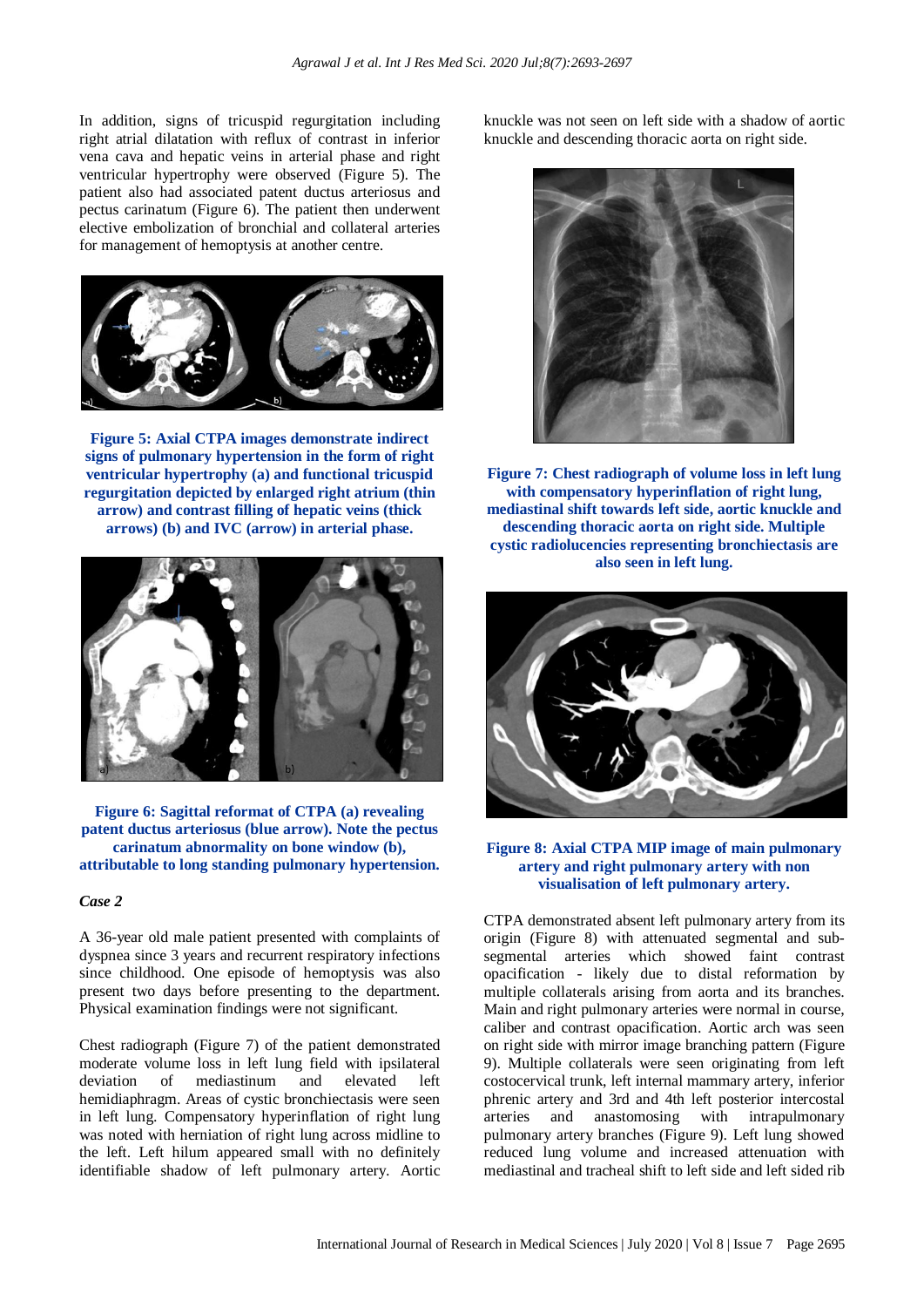crowding. Cystic bronchiectasis was present throughout the left lung with peripheral predominance and involving lower lobe more than the upper lobe. Geographic areas of mosaic attenuation were seen throughout the right lung (Figure 10).



**Figure 9: Axial MIP image (a) in mediastinal window showing right sided aortic arch, multiple tortuous dilated collaterals in left sided posterior intercostal spaces and and between left internal mammary arteries and subsegmental pulmonary arteries (thin arrow). Coronal MIP image (b) showing right sided descending thoracic aorta, hypertrophied bronchial artery (thick arrow), decreased contrast enhancement of segmental and subsegmental pulmonary arteries.**



## **Figure 10: Axial (a) and coronal (b) CT images in lung window showing patchy areas of mosaic attenuation in right lung parenchyma with multiple areas of cystic bronchiectasis in left lung parenchyma.**

This patient was managed medically for pulmonary hypertension and was advised regular follow up to look for enlarging size of collaterals or increase in episodes of hemoptysis.

## **DISCUSSION**

UAPA is a rare radiological diagnosis with an estimated prevalence of 1 in 2,00,000 adults.<sup>1</sup> UAPA may occur as an isolated entity or in association with other congenital cardiac conditions like cardiac septal defects, tetrology of Fallot or patent ductus arteriosus.<sup>1</sup> It is commoner on right side, though associated cardiac anomalies are common when left side is affected. The condition usually occurs on the side opposite to the side of aortic arch, except in 2% cases. <sup>3</sup> This dictum has been followed in our two cases where pulmonary artery was absent on the side opposite to that of aortic arch.

The condition arises due to altered development of sixth aortic arch segment, resulting in origin of proximal part of pulmonary artery from ductus arteriosus, which obliterates after birth along with ductal obliteration, thus leading to interruption of pulmonary artery.<sup>1,4</sup>

UAPA causes increased blood flow directed to opposite pulmonary artery, which increases shear stress on endothelial lining and causes endothelin release.<sup>1</sup> This leads to constriction of pulmonary vasculature and resultant increased pulmonary resistance and hypertension. Decreased blood flow to the lung causes reduced delivery of inflammatory mediators, thereby increasing risk of respiratory infections. 1

Individuals are commonly asymptomatic until adulthood, when they present with hemoptysis, exertional dyspnea, chest pain or recurrent respiratory tract infections.

Bronchoscopic findings include changes of chronic bronchitis or dilated vascular plexus around trachea or bronchi. 3

Radiographic findings are usually subtle, including mildly asymmetrical lung fields with signs of mediastinal shift towards the smaller lung and ipsilateral elevation of hemidiaphragm. The affected lung field appears hyperlucent with pulmonary oligemia and markedly diminished or absent hilar vasculature on the ipsilateral side. <sup>1</sup> Bronchiectasis or patchy atelectasis may be observed. An appearance termed 'pseudofibrosis' is sometimes seen in the affected lung apex due to the formation of transpleural collateral vessels between peripheral pulmonary arterial branches and systemic arteries. Bronchiectasis was present in case 2, while pseudofibrosis was present in case 1 on the affected side. Occasionally, ipsilateral rib notching may be seen due to dilated intercostal arteries. 2

Echocardiography aids in detecting pulmonary artery hypertension and associated cardiac anomalies. Ventilation-perfusion scan typically depicts absent perfusion with intact ventilation. However, ventilation may be decreased on affected side. 1

CTPA is the preferred imaging modality as it clinches the diagnosis and also gives information about associated cardiac anomalies. Vascular, cardiac and parenchymal signs of pulmonary hypertension can easily be assessed. Pulmonary trunk and opposite pulmonary artery are dilated while region of absent pulmonary artery in mediastinum is seen replaced by bronchial arteries or MAPCAs. Other collaterals reforming segmental and subsegmental branches of pulmonary arteries may arise from subclavian, internal mammary, intercostal and subdiaphragmatic arteries. 1,5 Accurate mapping of MAPCAs and collaterals is critical as they can easily rupture into trachea, bronchi, esophagus or adjacent pulmonary parenchyma and cause massive hemoptysis and death.<sup>6</sup> Communication between coronary and bronchial arteries may be seen in 4% of the cases. <sup>3</sup> Mosaic attenuation without air trapping on expiration is the commonest finding in lungs and is bilateral in 50% cases. <sup>7</sup> Affected